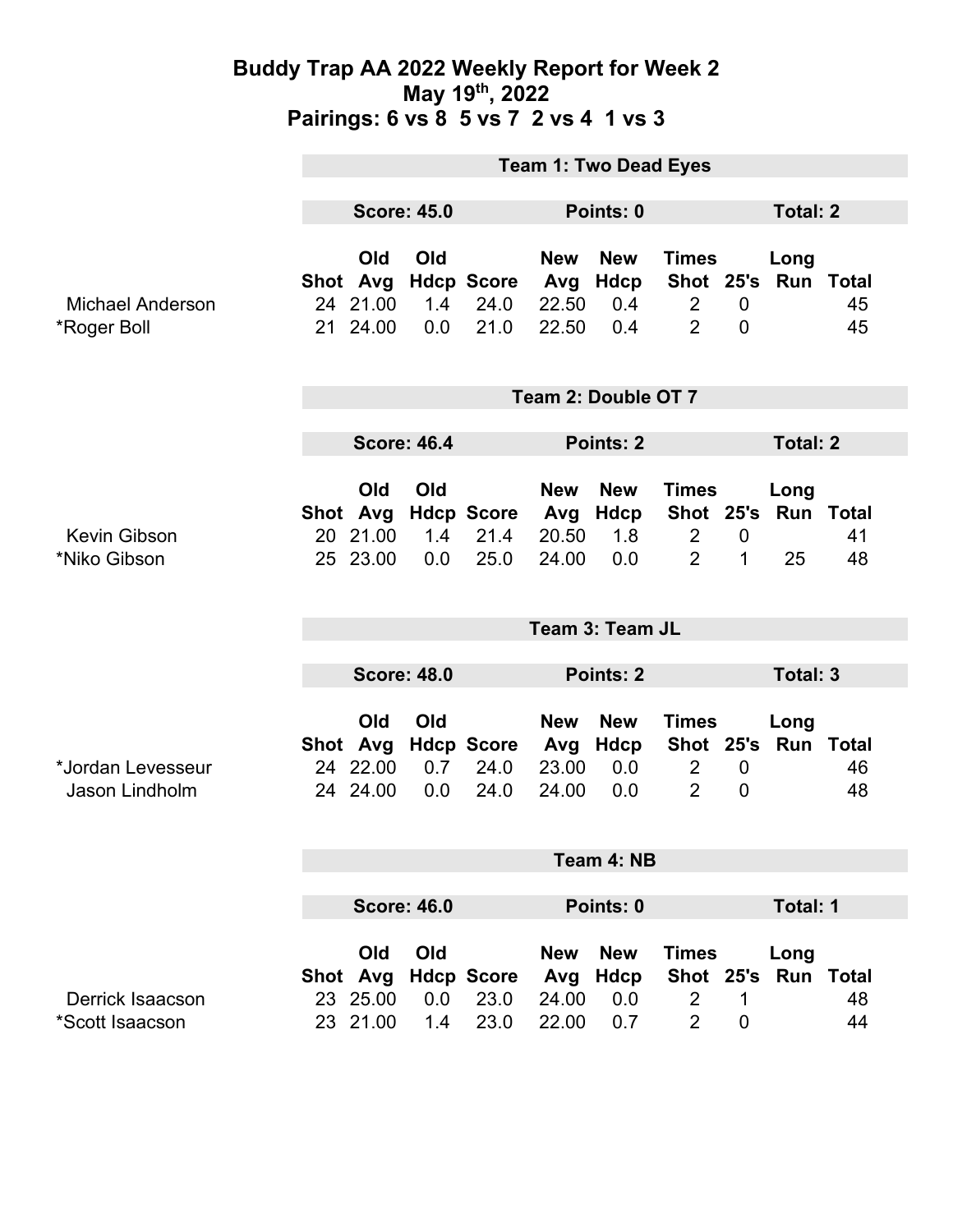### **Buddy Trap AA 2022 Weekly Report for Week 2 May 19th, 2022 Pairings: 6 vs 8 5 vs 7 2 vs 4 1 vs 3**

|                                    | <b>Team 5: D-Squared</b>  |                                         |                   |                                   |                                     |                                  |                                                  |                               |                                   |                |
|------------------------------------|---------------------------|-----------------------------------------|-------------------|-----------------------------------|-------------------------------------|----------------------------------|--------------------------------------------------|-------------------------------|-----------------------------------|----------------|
|                                    | <b>Score: 48.0</b>        |                                         |                   | Points: 2                         |                                     |                                  | Total: 4                                         |                               |                                   |                |
| Dan Lahlum<br>*Daniel Lahlum       |                           | Old<br>Shot Avg<br>23 22.00<br>25 23.00 | Old<br>0.7<br>0.0 | <b>Hdcp Score</b><br>23.0<br>25.0 | <b>New</b><br>Avg<br>22.50<br>24.00 | <b>New</b><br>Hdcp<br>0.4<br>0.0 | <b>Times</b><br>$\overline{2}$<br>$\overline{2}$ | $\overline{0}$<br>1           | Long<br>Shot 25's Run Total<br>25 | 45<br>48       |
|                                    | <b>Team 6: Felten</b>     |                                         |                   |                                   |                                     |                                  |                                                  |                               |                                   |                |
|                                    | <b>Score: 47.0</b>        |                                         |                   | Points: 2                         |                                     |                                  |                                                  | <b>Total: 2</b>               |                                   |                |
| *Chris Chris<br><b>Susan Susan</b> | 21                        | Old<br>Shot Avg<br>24 24.00<br>18.00    | Old<br>0.0<br>3.5 | <b>Hdcp Score</b><br>24.0<br>23.0 | <b>New</b><br>Avg<br>24.00<br>19.50 | <b>New</b><br>Hdcp<br>0.0<br>2.5 | <b>Times</b><br>$\overline{2}$<br>$\overline{2}$ | $\mathbf 0$<br>$\overline{0}$ | Long<br>Shot 25's Run Total       | 48<br>39       |
|                                    | Team 7: J's Breakin Clays |                                         |                   |                                   |                                     |                                  |                                                  |                               |                                   |                |
|                                    | <b>Score: 41.0</b>        |                                         |                   |                                   | Points: 0                           |                                  |                                                  |                               | <b>Total: 2</b>                   |                |
| *John Haussner<br>Jordan Haussner  |                           | Old<br>Shot Avg<br>23 25.00<br>18 23.00 | Old<br>0.0<br>0.0 | <b>Hdcp Score</b><br>23.0<br>18.0 | <b>New</b><br>Avg<br>24.00<br>20.50 | <b>New</b><br>Hdcp<br>0.0<br>1.8 | <b>Times</b><br>$\overline{2}$<br>$\overline{2}$ | 1<br>$\mathbf 0$              | Long<br>Shot 25's Run Total       | 48<br>41       |
|                                    | Team 8: League average    |                                         |                   |                                   |                                     |                                  |                                                  |                               |                                   |                |
|                                    | <b>Score: 45.9</b>        |                                         |                   | Points: 0                         |                                     |                                  |                                                  |                               | Total: 0                          |                |
|                                    |                           | Old                                     | Old               | Shot Avg Hdcp Score Avg Hdcp      | <b>New</b>                          | New                              | <b>Times</b><br>$\mathbf 0$                      | $\overline{0}$                | Long<br>Shot 25's Run Total       | $\overline{0}$ |

Super Shooters: Niko Gibson 25 Daniel Lahlum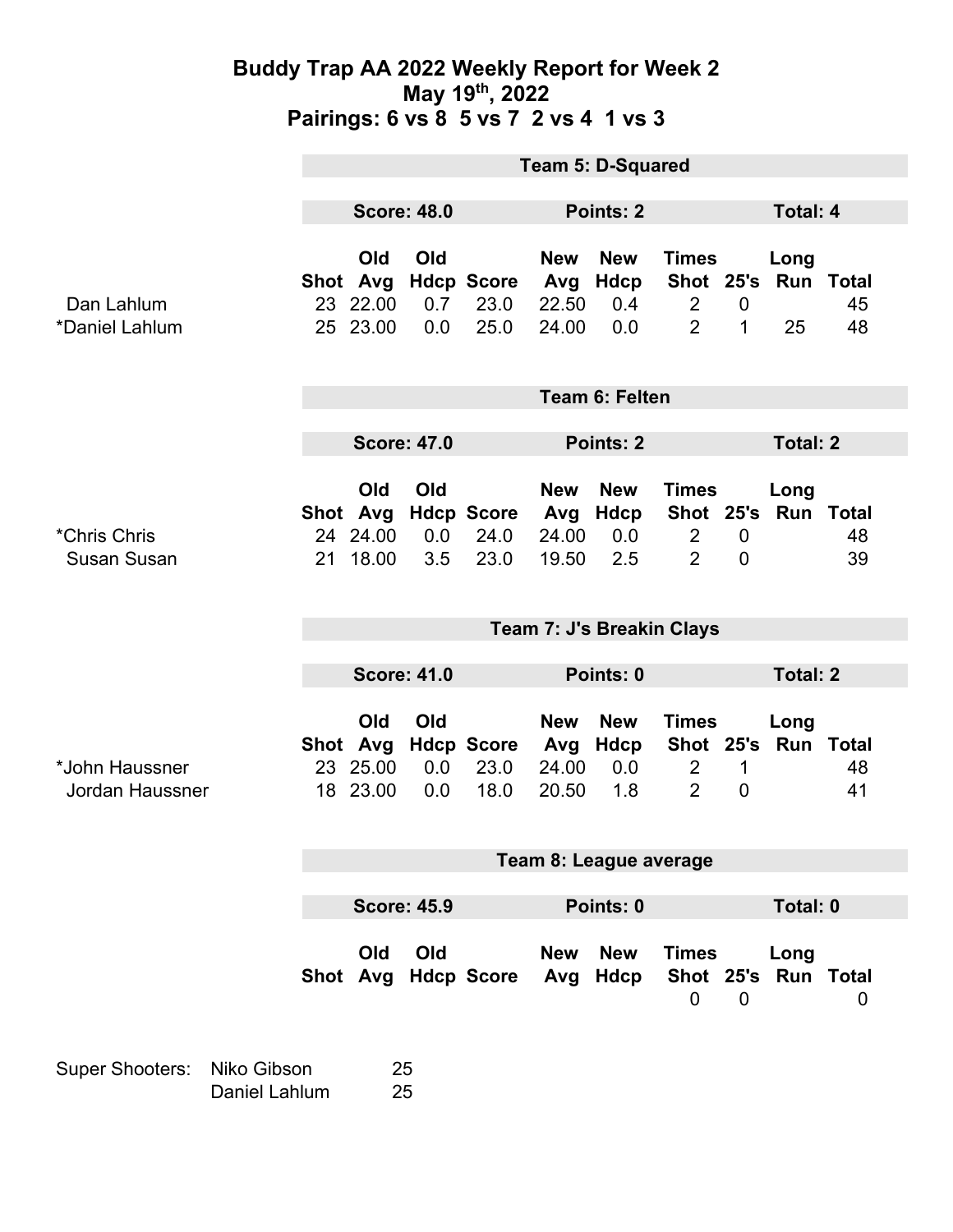## **Buddy Trap AA 2022 Weekly Report for Week 2 May 19th, 2022 Pairings: 6 vs 8 5 vs 7 2 vs 4 1 vs 3**

# **Buddy Trap AA 2022 Team Standings through week 2**

| Team 5 | <b>D-Squared</b>         | 4.0 |
|--------|--------------------------|-----|
| Team 3 | <b>Team JL</b>           | 3.0 |
| Team 7 | <b>J's Breakin Clays</b> | 2.0 |
| Team 6 | <b>Felten</b>            | 2.0 |
| Team 2 | Double OT 7              | 2.0 |
| Team 1 | <b>Two Dead Eyes</b>     | 2.0 |
| Team 4 | NΒ                       | 1.0 |
| Team 8 | League average           | 0.0 |